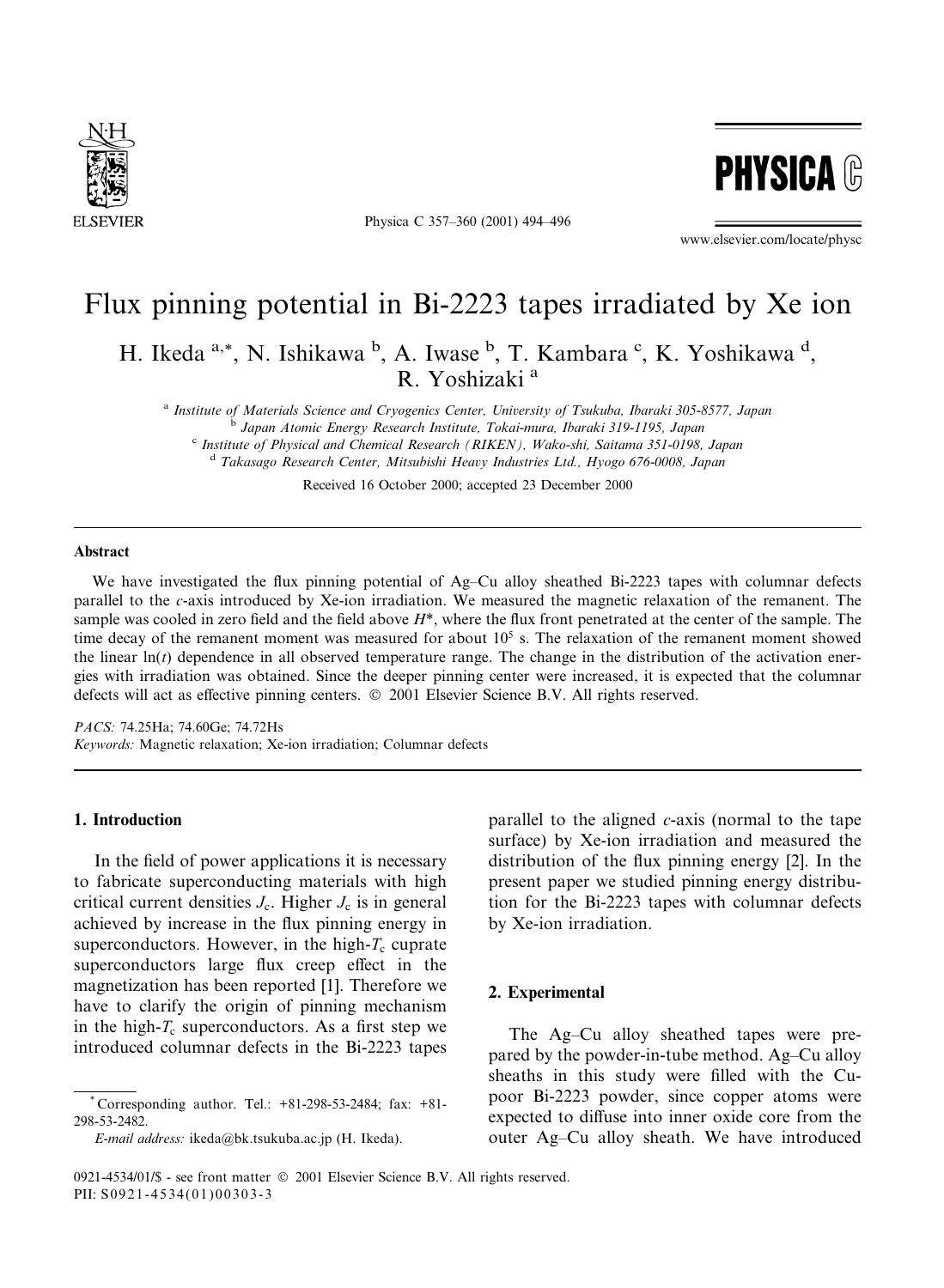Hf elements in the Ag–Cu alloy sheathed Bi-2223 tapes, which result in the improvement of the transport  $J_c$ . The details of the preparation method, and the fundamental properties of the samples were reported elsewhere [3]. Bi-2223 tapes with typically  $3.0 \times 3.0 \times 0.1$  mm<sup>3</sup> were irradiated with  $3.5$  GeV  $^{163}Xe^{31+}$  ion at the RIKEN ring cyclotron facility to introduce columnar defects along perpendicular to the tape surface direction. The total pin density was estimated to be  $7.2 \times 10^{10}$  cm<sup>-2</sup>, which corresponded to a dose-equivalent matching field of  $B_{\phi} = 1.4 \pm 0.2$  T. This type of irradiation has produced continuous amorphous tracks with the diameter of  $\approx$ 6 nm throughout the thickness of the Bi-2223 sample. We estimated sample qualities using X-ray diffraction measurement and highresolution transmission electron microscope. We confirmed that the Hf atoms were substituted for  $0.5-1\%$  of Sr by high-resolution analyzed electron microscopy (HRAEM) [4]. The magnetic properties were measured by using a superconducting quantum interference device (SQUID) magnetometer. Pinning potentials were estimated from the decay profiles of the remanent magnetic moment for the unirradiated and irradiated Bi-2223 tape samples. In magnetic relaxation measurement we adopted the following process: The magnetic field was initialized to zero (about 20  $\mu$ T); then the sample was loaded at the measurement temperature; after the zero-field cooling, the magnetic field applied  $(H = 1 T)$ , and the relaxation of the magnetization was measured for about  $10^5$  s. The magnetic field was applied perpendicular to the wide surface of the tape.

# 3. Results and discussion

The relaxation of the remanent moment for the irradiated and unirradiated samples shown the linear  $\ln(t)$  dependence in all observed temperature range as shown in Fig.  $1(a)$  and (b). In order to study the effects of temperature and irradiation on flux creep, the magnetization  $M$  is normalized to the initial magnetization  $M_0$ . It is clearly seen that the slope of  $M/M_0$  versus  $\ln(t)$  decreases the relaxation rate for the irradiated Bi-2223 tape samples. This result shows the critical current density

 $\frac{70}{50}$  $0.75$  $0.70$  $10<sup>2</sup>$  $10<sup>3</sup>$  $10<sup>4</sup>$  $10<sup>5</sup>$ Time (sec) Fig. 1. Magnetic relaxation measured of various temperature at 1 T for (a) the irradiated Bi-2223 tape and (b) the unirradiated ones.

 $(J_c)$  is possible to be improved in all temperature range with the irradiation. The standard model for flux creep in superconductors proposed by Anderson [5] has been used to analyze data on high temperature superconductors. We use the model due to Maley et al. [6] to analyze the data. Using the rate equation of Beasley, Labusch and Webb [7]:  $dM/dt = (B\omega a/\pi d) \exp(-U_{eff}/kT)$ , where  $\omega$ and  $a$  are the hop frequency and distance for a flux bundle, and  $d$  is the grain diameter. This leads to the expression  $U_{\text{eff}}/k = -T[\ln(\mathrm{d}M/\mathrm{d}t) - \ln(B\omega a/$  $\pi d$ ] for the effective pinning potential. Here we



 $1.05$